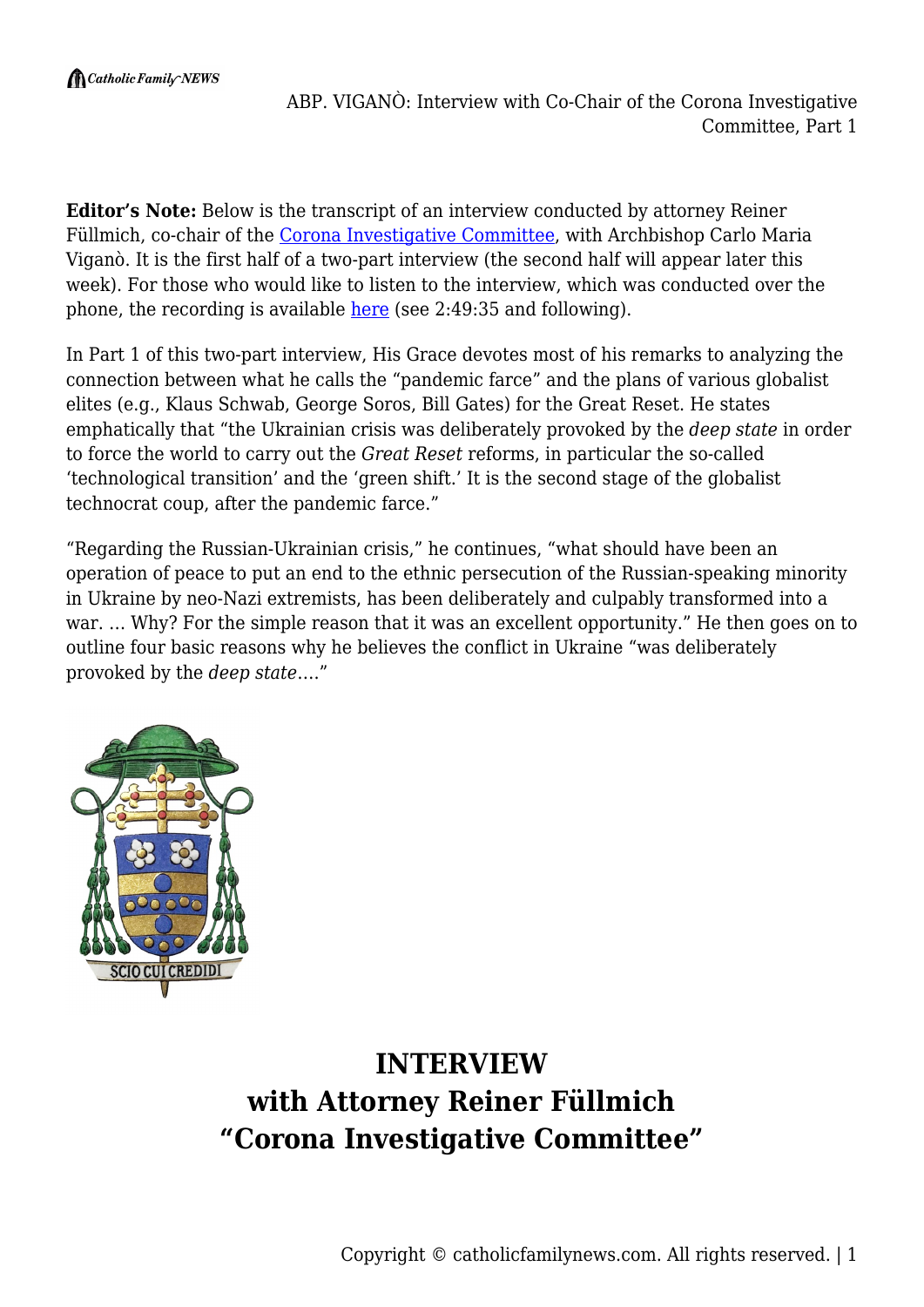## **First Part — May 27th, 2022**

*1. Your Excellency, many people know and appreciate you very much for having been a sincere man in an often insincere environment even during your service at the Vatican. You have served as a top diplomat, specifically as the Vatican Nuncio in the United States, representing the Pope to the local churches in the United States.*

*It is our great honor and pleasure to speak with you today. But before we move on to substance and ask you about your assessment of the world political situation, especially with regard to the so-called Corona crisis, please tell us a little bit about your personal history so that viewers who don't yet know you will realize who you are.*

**Abp. Viganò:** First of all, I would like to express to you, lawyer Reiner Füllmich, and to all your collaborators and colleagues, my most cordial greetings and my appreciation for having conceived the idea of the *Corona Commission*. Your research for the truth into the management of the Covid-19 emergency and mass experimentation greatly contributes to collecting evidence in order to bring to justice and punish those who are responsible. This constitutes an important contribution in view of the creation of an *Anti-Globalist Alliance* [see [here](https://catholicfamilynews.com/blog/2021/11/18/archbishop-vigano-calls-for-the-founding-of-anti-globalist-alliance/)], because the authors of the pandemic farce are the same people who today would like to push the world towards a total war and a permanent energy crisis.

As far as my "career," I don't think there is much to say: I am a Catholic Archbishop who has held various roles of responsibility in the Vatican, both in the Secretariat of State of the Holy See as well as in the Governorate of Vatican City State, and as Apostolic Nuncio, to Nigeria, and finally to the United States according to the will of Benedict XVI. My notoriety — which is completely unwanted — is a result of my stance regarding sexual scandal of former American cardinal Theodore McCarrick and other no less serious cases involving senior members of the Hierarchy. As a Successor of the Apostles, I could not keep silent in the face of the attempts to cover up those shameful facts by the so-called *lavender mafia*, which enjoys the support and protection of Bergoglio.

*2. You have an impressive resume — but if one searches your name in the old (mainstream) media, one finds defamatory articles that accuse you, among other things, of spreading Kremlin propaganda and making confused statements. On closer inspection, this does not seem to us to be the case at all, quite the contrary; rather, you remain true to your reputation of being a sincere man even in insincere environments, even if it is to your personal disadvantage. Where do you identify the*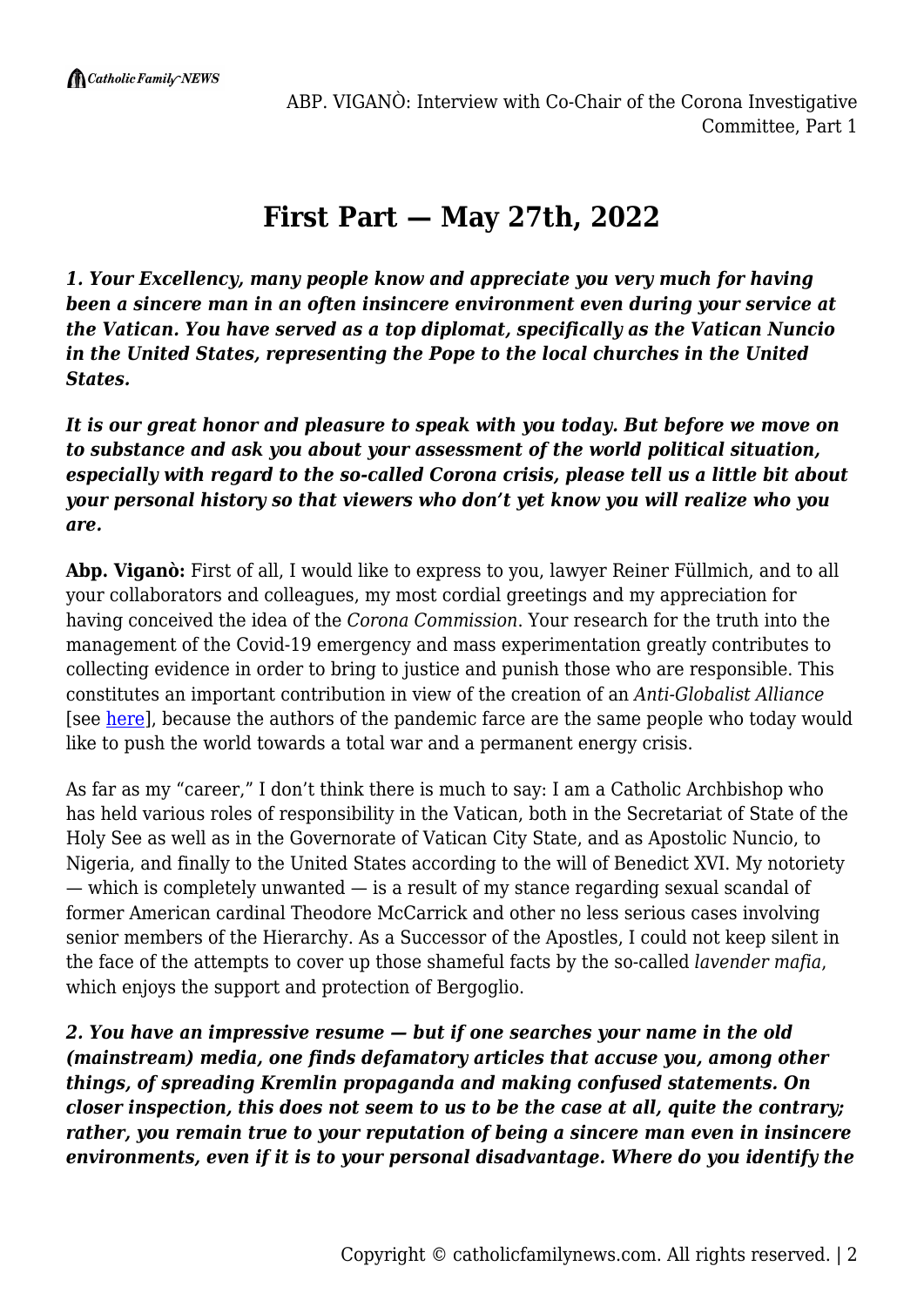## *"caesura" or "break" in your resume, where this virtue was reinterpreted by the old media as a flaw? What red line did you cross; on what issue did your candor become a danger to the public narrative?*

False accusations are one of the means used by those who want to eliminate an adversary whom they fear and cannot fight fairly. In this case, I am considered inconvenient both by the exponents of the *deep church* and the Bergoglian cabal, whose scandals and cover-ups I have denounced since the time of the McCarrick case. And I am equally inconvenient for the *deep state*, which has been able to count on the complicity of the Holy See as well as almost the entirety of the global Episcopate in the events of the last few years. The dissonant voice of a Bishop, especially when he formulates reasoned complaints based on irrefutable facts, risks putting the official narrative into question, both on the alleged renewal of the Church under this "pontificate" as well as on the pandemic farce and mass "vaccination." Even the recent Russian-Ukrainian crisis significantly finds the globalist elite, NATO, the American *deep state*, the European Union, the *World Economic Forum*, the entire media machine, and the Vatican all aligned on the same side. Putin's intervention in Ukraine is considered a threat to the New World Order that must be neutralized even at the cost of a global conflict.

Though, if I must identify a "breaking point" on the ecclesial front, it definitely coincided with my denunciation of the network of complicity and the scandals of corrupt clergy and Prelates which Bergoglio has deliberately and obstinately sought to cover up. On the civil front, it seems to me that the red line was crossed with my *Appeal for the Church and the World*, launched two years ago in May 2020 [see [here](https://www.lifesitenews.com/news/four-cardinals-join-global-appeal-decrying-crackdown-on-basic-freedoms-over-coronavirus/)] by which I denounced the threat represented by the silent coup carried out by means of the health emergency. The energy and food emergency, in addition to the war emergency, are always part of the disturbing "scenarios" that the *World Economic Forum* and the United Nations have described in great detail well in advance. When, one day not too far in the future, a tribunal judges these criminals and their accomplices in the institutions of almost all of the Western nations, these documents will constitute the proof of the premeditation of the greatest coup d'état of all time. And the same thing will happen with regard to ecclesial affairs, demonstrating that the doctrinal and moral drift that originated with the Second Vatican Council created the necessary premises for the doctrinal and moral corruption of the clergy and the simultaneous delegitimization of the authority of the Shepherds. Let us not forget that the revolutionary processes have always relied on the vices and weaknesses of its representatives, both to destroy the State and to weaken the Church.

## *3. Your Excellency, the Corona and Measures crisis is now entering its third year; in the meantime, warfare in the East, and especially massive political and media warmongering, has been added to the mix. How do you assess this development?*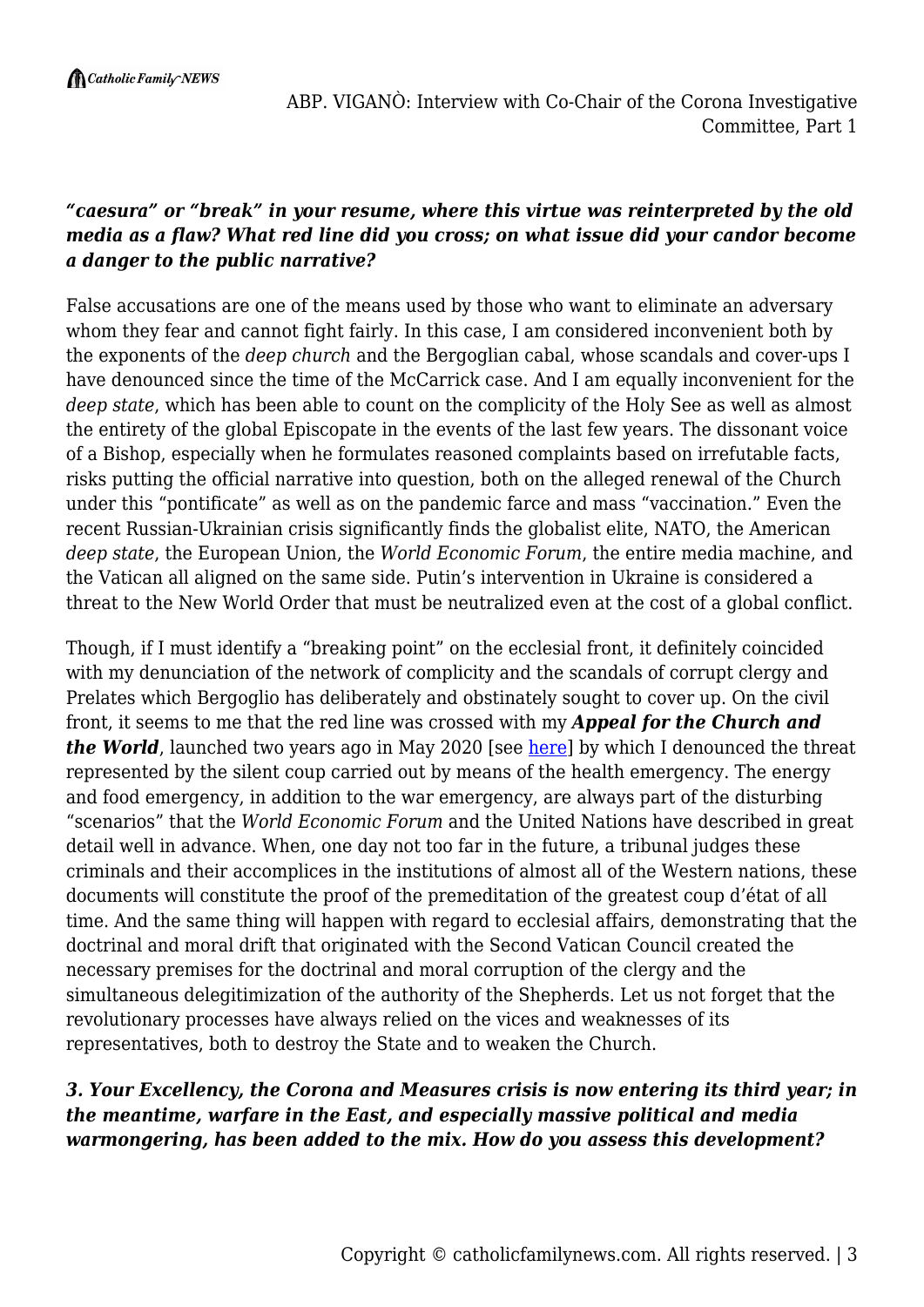Let's clarify a fundamental point: the Ukrainian crisis was deliberately provoked by the *deep state* in order to force the world to carry out the *Great Reset* reforms, in particular the socalled "technological transition" and the "green shift." It is the second stage of the globalist technocrat coup, after the pandemic farce.

The psycho-pandemic marked the first level of a true and proper attack initiated to seize control of governments. In reality, today they are only trying to bypass political power, which until now served only as a mere executor of orders. Under the pretext of the pandemic they have imposed systems of detailed population control, including systems for tracing individual citizens who have been inoculated together with the experimental gene serum.

[In 2018] at the Davos Forum the CEO of Pfizer Albert Bourla said: "Imagine a biological chip that is included in a pill, that when it is swallowed goes into the stomach and emits a signal. […] Imagine the applications, the possibility of making people obey. […] What is happening in this field is fascinating" [\(here](https://scenarieconomici.it/il-ceo-di-pfizer-a-davos-se-potessimo-far-ingerire-un-chip-immaginate-il-grado-di-obbedienza-che-otterremmo/)). And Albert Bourla says "what is happening" because he is talking about existing technologies, not imaginary projects. The presence of graphene and self-assembling nano-circuits is now admitted even by those who a year ago called those who were sounding the alarm "conspiracy theorists." The populations of the nations adhering to the *Agenda 2030* are now mostly "vaccinated," or rather they have been genetically modified and their immune systems have now been compromised in an irreversible way. And perhaps  $-$  as some lawyers are now denouncing  $-$  it will be discovered that along with the genetic serum they have injected chips that are capable of controlling even people's reactions, interfering with their behavior, and making them docile if there are riots, or violent if it is necessary to have a pretext for military interventions. We are well beyond a global coup: this is the greatest, most sensational, unprecedented attack on the human person — on man's freedom, conscience, and will.

You can well imagine the risk deriving from giving the WHO sovereign control over the health systems of various nations in the case of an emergency pandemic, when those who must decide about vaccine campaigns and treatments, on containment measures and lockdowns, are all financed by the big pharmaceutical companies and by the *Bill & Melinda Gates Foundation*, which theorizes about the perpetual pandemic and the perpetual booster vaccine. Even the resolution that was planned to be voted at the WHO — and which at least for now has been avoided [see  $here$ ] — went in the direction of total control by the globalist</u> synarchy. We should therefore not be surprised if, in the pitiful attempt to hide the adverse effects of the experimental gene serum, the WHO is now sounding alarms about the alleged monkeypox, whose symptomology is curiously similar to some of the side effects of the mRNA "vaccine" ([here\)](https://twitter.com/AxlGuidato/status/1529128600011694082). Both the WHO and the *European Medicines Agency* (75% of which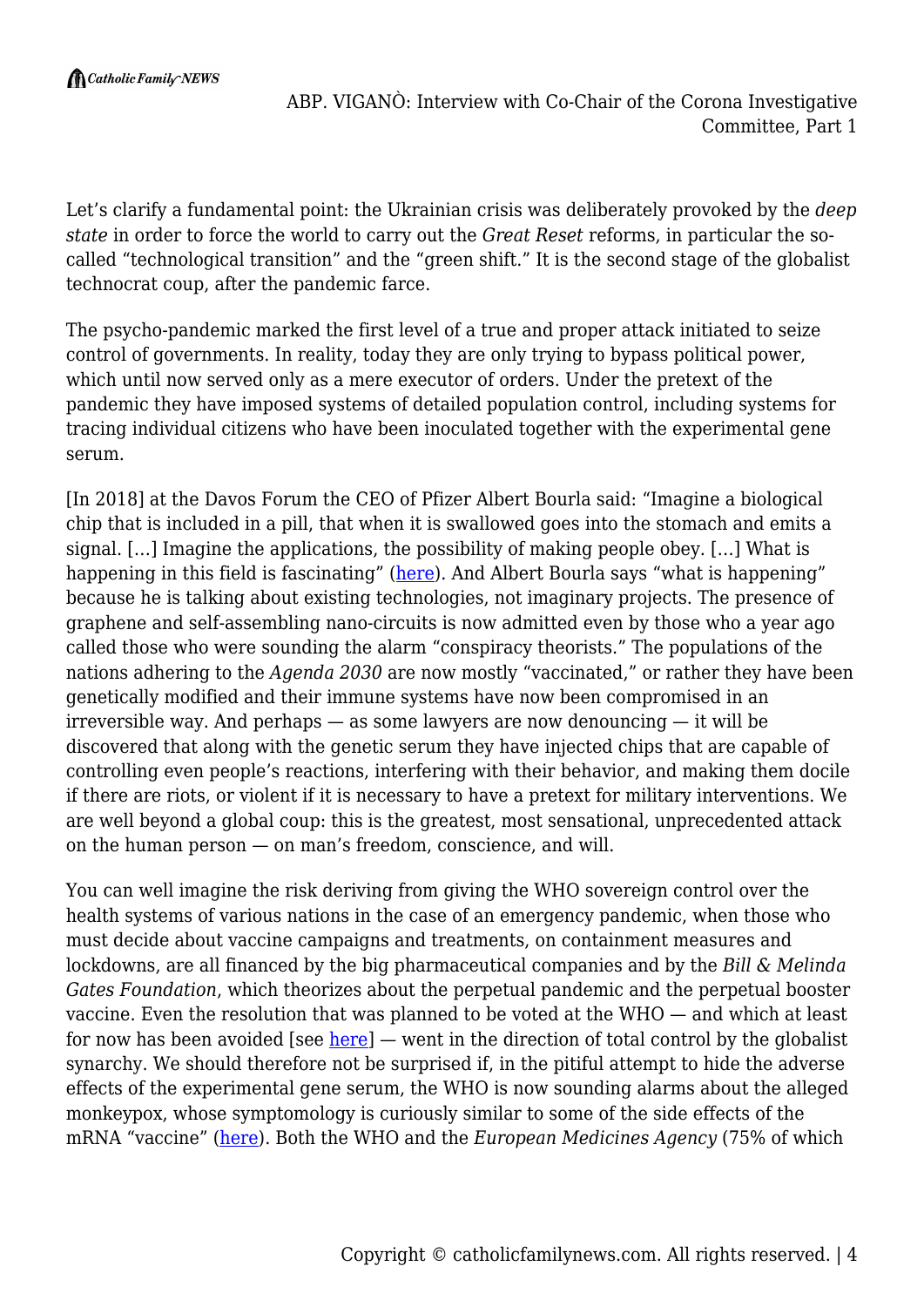is financed by BigPharma) have shown themselves to be in a clear conflict of interest and totally dependent on the pharmaceutical industry.

Regarding the Russian-Ukrainian crisis, what should have been an operation of peace to put an end to the ethnic persecution of the Russian-speaking minority in Ukraine by neo-Nazi extremists, has been deliberately and culpably transformed into a war. The repeated appeals of President Putin to the international community for the Minsk Protocol to be respected have fallen on deaf ears.

Why? For the simple reason that it was an excellent opportunity.

**First**, it was an opportunity to improvisorily create a global energy crisis with which to force the transition to alternative energy sources, along with all the business this represents. Without a crisis, how could the increase in the price of gas and petrol be imposed as an instrument to force companies and individuals to make the famous "ecological transition" that no one has ever voted for and that has been imposed by bureaucrats who are enslaved by the elite?

**Second**, in order to destroy in a controlled and ruthless way all of the companies considered useless or harmful to the global economy of the multinational corporations. Millions of artisan companies, small businesses that make the nations of Europe unique, and Italy in particular, were forced to close because, after the disasters caused by the lockdowns and the rules of the psycho-pandemic, an increase in gas and oil prices was provoked, with criminal speculation by the "market" and without the Russian Federation getting an extra penny. All of this was desired by the European Union, taking orders from NATO, by means of sanctions that have repercussions on those who have imposed them. The cancellation of the traditional economy is not an unfortunate consequence of an unexpected conflict, but rather the premeditated criminal action of a global mafia, compared to which the traditional mafia seems like a beneficial partnership. The advantage of this subversive operation benefits the multinational corporations that can acquire companies and real estate at bankruptcy prices, and also the financial companies that profit from loans to millions of new poor people. Here too, the ideological — and infernal — purposes of the elite make use of the complicity of economic potentates whose aims are merely to make profit. With the war, the military industry and the no less flourishing industry of information technologies and mercenaries now have the opportunity to conclude lucrative deals, with which they generously reward the politicians who have voted to send arms and support to Ukraine.

**Third**, one purpose of the war in Ukraine was to allow for the cover-up of the scandal of Hunter Biden, who was involved with the Metabiota society in financing biolaboratories in which bacteriological weapons of mass destruction are produced. The siege of the Azovstal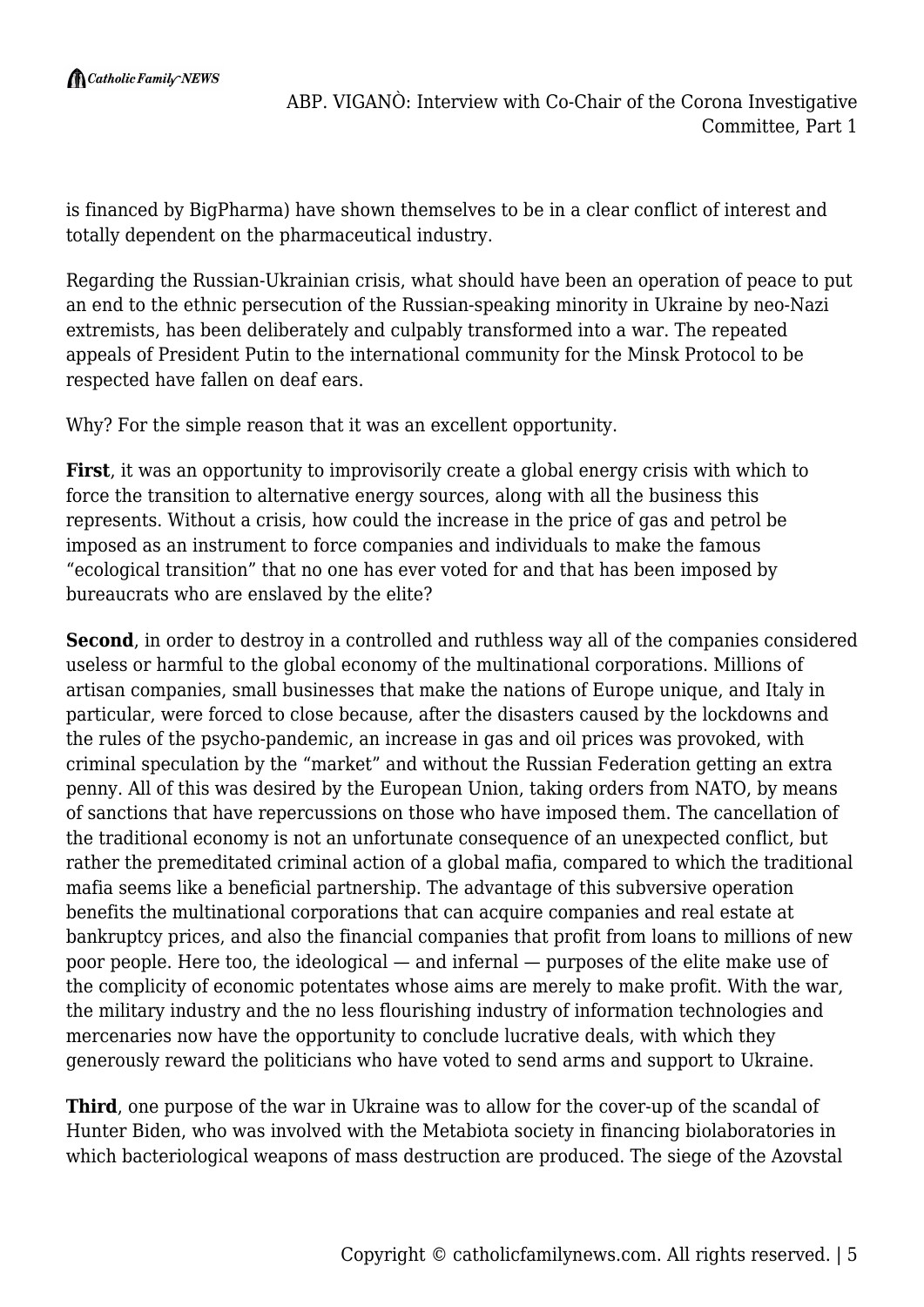steel plant was motivated precisely by the need to hide both the members of foreign NATO forces along with the neo-Nazis of Azov and Pravij Sektor ["Right Sector"], as well as the biolabs banned by international conventions which were intended to be used to carry out experiments on the local population.

**Fourth**, because the psycho-pandemic narrative, despite the complicity of the mainstream media, did not prevent the truth from getting out and gradually spreading to ever-wider sectors of public opinion. The crisis in Ukraine was intended to have been a well-run operation of mass distraction, in order to avoid visibility of the increasingly uncontrollable news about the lethal effects of the experimental serum and the disastrous consequences of the measures taken by nations during the emergency pandemic. The falsification of data is now overt; the deliberate concealment of the results of the first phase of the experiment is admitted by the pharmaceutical companies themselves; awareness of the uselessness of masks and lockdowns has been certified by multiple studies; the damage done to the psycho-physical balance of the population and in particular to children and the elderly is incalculable, just as there has also been incalculable damage to students as a result of distance learning. Keeping people glued to their televisions or to social media with anti-Russian propaganda in order to prevent them from beginning to understand what has been done to them is the least these crazy criminals can do, criminals who are just as responsible for the pandemic as they are for the Russian-Ukrainian crisis.

If we take the script of this screenplay planned out by the globalist elite, we find that beyond the scenario of the pandemic there are other planned scenes that are no less disturbing, which we have already seen anticipated by the media since last year. The energy crisis, which is not an unfortunate consequence of an unforeseeable crisis in Ukraine, but rather a means by which on the one hand to impose the "green economy" motivated by a non-existent climate emergency, and on the other hand to destroy national economies, making companies fail for the advantage of multinational corporations, causing unemployment and thus creating underpaid labor, forcing nations to go into debt because they have been deprived of their fiscal sovereignty, or in any case to go into perpetual debt because of seigniorage.

The food emergency is also in Klaus Schwab's script. It has begun for certain products in the United States and Europe, and more generally for grain and cereal products in many nations of Africa and Asia. Then we discover that Bill Gates is the largest landowner in the United States just when there is a shortage of grain and agricultural products; and that Bill Gates is the head of a start-up that produces "artificial human milk" just when there is a shortage in the United States of powdered milk for babies. And let's not forget that the multinational agricultural companies are succeeding in imposing the use of their sterile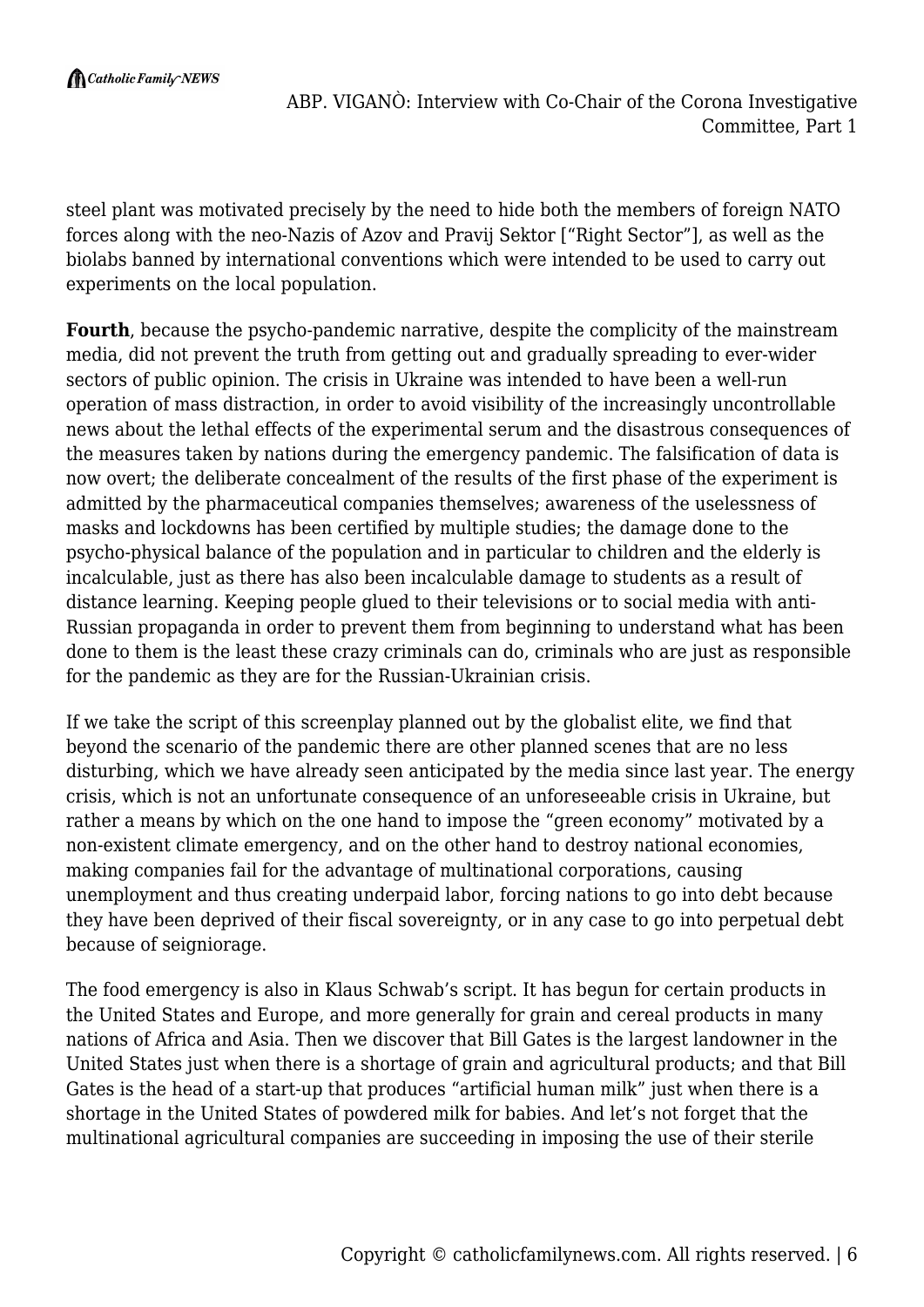seeds — which must be re-purchased every year — and banning the use of traditional seeds, which would allow poor countries not to depend on them.

Whoever designed the series of present crises, whose roots were laid down at the beginning of the 1990s with the privatization of state-owned companies, also made sure to place people trained by the *World Economic Forum* for this purpose in governments, institutions, and international agencies, at the head of central banks and large strategic assets, in the media, and in the main world religions. Look at the Prime Ministers of the principal European countries, of Canada, Australia, and New Zealand: they were all recruited from the "*Young Global Leaders for Tomorrow*" group, and the fact that they are at the highest levels of leadership of these nations, of the UN, and of the World Bank ought to be more than sufficient to put them on trial for subversion and high treason. Those who have sworn to apply the laws in the interests of their own nations commit perjury at the moment in which they have to answer for their own actions not to the citizens of their nations but to faceless technocrats whom no one has elected.

It is easy to make the accusation that all this is a "conspiracy theory," but such a dismissal no longer holds water, just like the accusation of "collaborationism" no longer works against anyone who expresses perplexity about the Russian-Ukrainian crisis and its management at the international level.

Those who do not want to understand the plot because they are afraid of what they might discover persist in denying that there is a script and a director, that there are actors and extras, sets and costumes. But can we really believe that the richest and most powerful people in the world would have agreed to launch such an attack on humanity in order to realize their delusional globalist dream, deploying an enormous amount of energy and resources, without having first planned everything in great detail and just leaving it all to chance? If people who intend to purchase a house or start a business carefully plan it all out, why should it be a "conspiracy theory" to recognize that in order to obtain unconfessable and criminal results, the elite must resort to lies and deception?

If you will allow me to make an analogy, I would say that our attitude towards the present facts is similar to someone who finds himself having to put together a puzzle composed of thousands of pieces but without having the final completed picture in front of him. Those who have constructed the globalist "puzzle" have done so with the intent of making the final picture of what they wish to obtain unrecognizable. However, anyone who sees the entire picture, or even only one significant part, starts to recognize how the pieces fit together. And anyone who has seen the final picture also knows how to interpret the silences and connivances of government officials and even of the opposition parties, how to explain the complicity of doctors and paramedics in crimes committed in hospitals that went against all